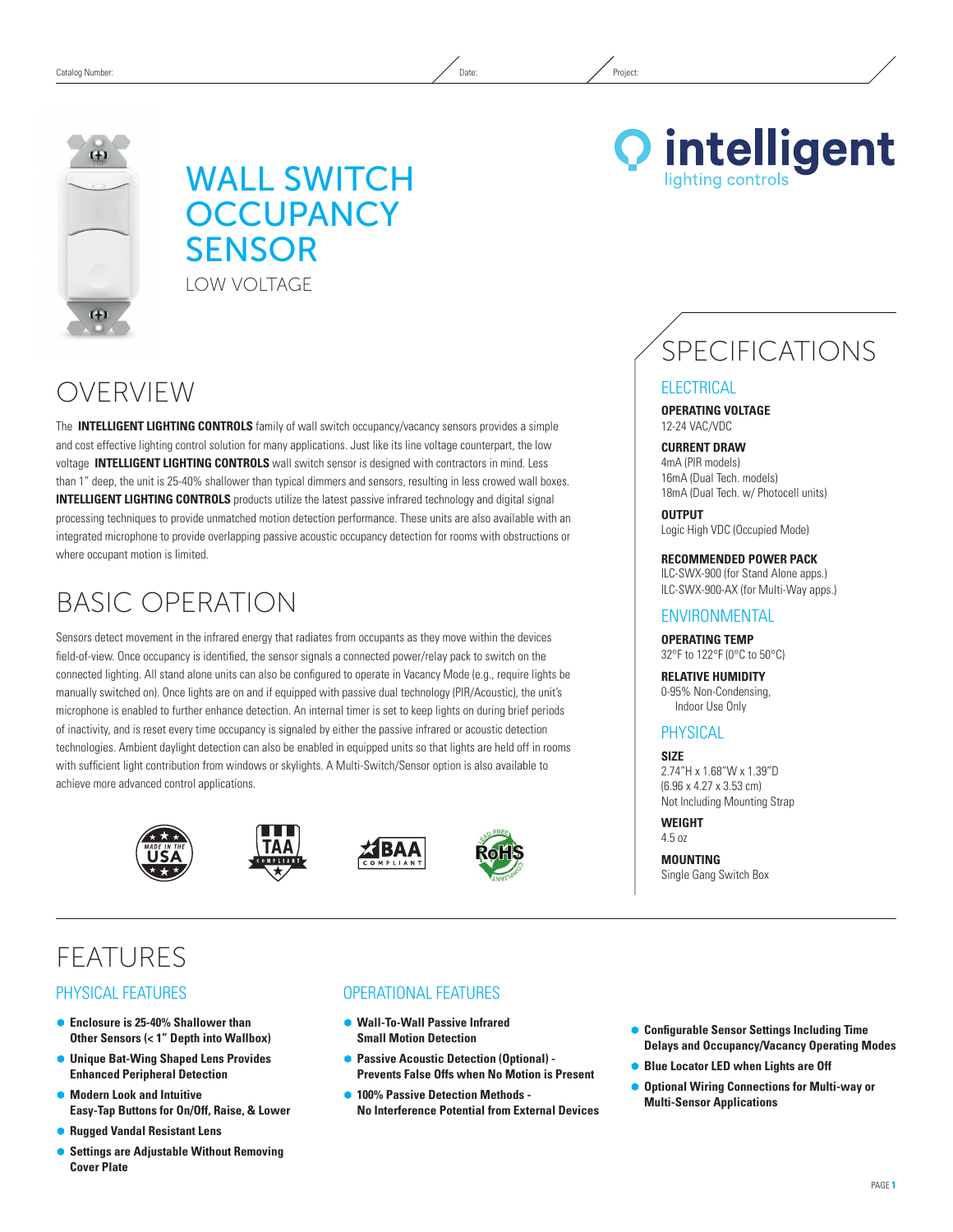# Coverage Patterns

- 30" to 48" (0.76 1.22 m) recommended mounting height
- $\bullet$  Wall to wall (~180 degree) coverage
- Small motion (e.g., hand movement) detection up to 20 ft (6.10 m),  $\sim$  625 ft<sup>2</sup>
- Large motion (e.g., walking) detection greater than 36 ft (10.97 m),  $\sim$  2025 ft<sup>2</sup>
- $\bullet$  Overlapping acoustic detection of occupants over entire coverage area
- $\bullet$  Advanced signal processing filters out nuisance noises while not effecting overall sensitivity



A wall switch sensor is typically used in a small room or enclosed space. A Passive Infrared (PIR) only sensor is sufficient for spaces where line of site is maintained and occupants are periodically moving (e.g., copy rooms, storage rooms). Dual technology sensors are necessary where occupants may be partially blocked from the sensor's direct view or where they may be stationary (e.g., private offices or restrooms with stalls).

- **Private Restrooms**
- **Copy Rooms**
- **Restroom with Stalls**
- Ã Small Meeting Room  $\bullet$  Small Office
- Vestibule

● Storage Room Ã Break Room





# ORDERING INFO SAMPLE MODEL # ILC-SWX-101-1-WH

|                    | <b>PRODUCT</b>           |    | <b>DETECTION</b>                                                                                                                              |                     | DEFAULT OPERATIONAL MODE                   |     | VOLTAGE |     | APPLICATION                                    |                                         | <b>COLOR</b>                                         |                                              |
|--------------------|--------------------------|----|-----------------------------------------------------------------------------------------------------------------------------------------------|---------------------|--------------------------------------------|-----|---------|-----|------------------------------------------------|-----------------------------------------|------------------------------------------------------|----------------------------------------------|
| ILC-<br><b>SWX</b> | Wall<br>Switch<br>Sensor | -1 | Passive Infrared (PIR)<br>Passive Infrared (PIR) + Daylight<br>Dual Technology (PIR/Acoustic)<br>Dual Technology (PIR/Acoustic)<br>+ Daylight | າ<br>3 <sup>1</sup> | Auto On (Occupancy)<br>Manual On (Vacancy) | າ 4 | 12-24V  | - 1 | Stand-Alone<br>Multi-Switch or<br>Multi-Sensor | <blank -<br="">MS<sup>1,2</sup></blank> | White<br>Ivory<br>Lt. Almond<br>Grav<br>Red<br>Black | - WH<br>- IV<br>- LA<br>- GY<br>- RD<br>- BK |

CONNECTED ILC-SWX-900-AX power pack(s).

\* WALLPLATE NOT INCLUDED<br>\*\* THE CONTRACTOR PACK OPTION (-J10) REDUCES JOB SITE WASTE AND INVENTORY TI

2: -MS Option not Valid for MANUAL ON (VACANCY) UNITS. VACANCY OPERATION with -MS units is SELECTED vIA the

Notes 1: DAYLIGHT DETECTION NOT AVAILABLE WITH MULTI-SWITCH/SENSOR (-MS) Option)

## ADDITIONAL OPTIONS

#### **Package Count**

| Single Pack | <b>Blank</b> |
|-------------|--------------|
| 10 Pack **  | -J10         |

### ACCESSORIES

| <b>WALL PLATE</b>  |                        | <b>COLOR</b>                                           |                                              |
|--------------------|------------------------|--------------------------------------------------------|----------------------------------------------|
| <b>ILC-SWX-199</b> | Single Gang Wall Plate | White<br>Ivory<br>Light Almond<br>Gray<br>Red<br>Black | - WH<br>- IV<br>- LA<br>- GY<br>- RD<br>- BK |

| the contract of the contract of the |
|-------------------------------------|
|-------------------------------------|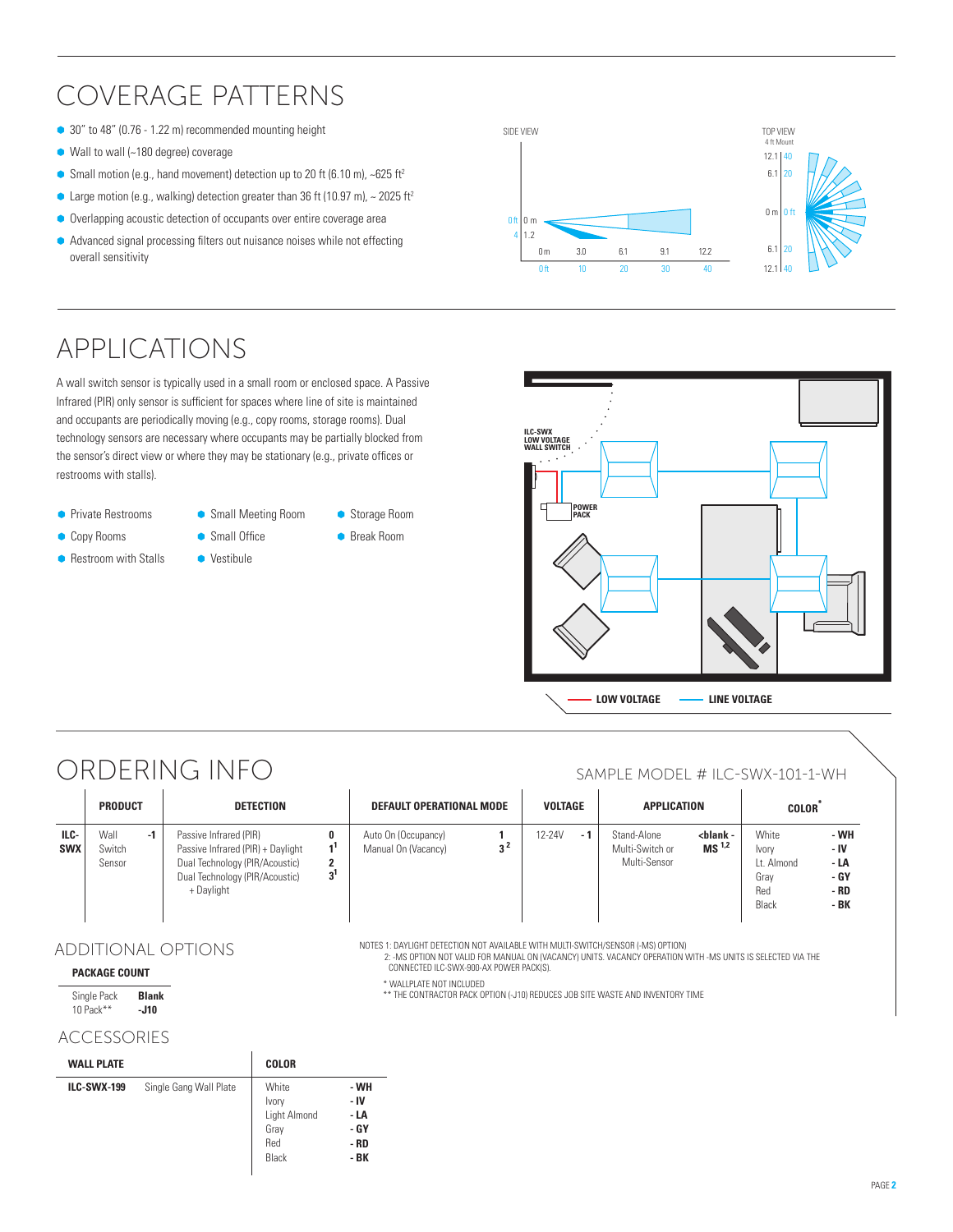# MODEL NUMBER DETAIL TABLE

| <b>MODEL#</b>     |            | <b>DETECTION TYPE</b> |             | <b>DEFAULT OPERATING MODE 1.2</b> | <b>APPLICATION</b>    | <b>WIRING</b><br><b>DIAGRAM</b> |  |
|-------------------|------------|-----------------------|-------------|-----------------------------------|-----------------------|---------------------------------|--|
|                   | <b>PIR</b> | <b>ACOUSTIC</b>       | <b>NAME</b> | <b>DESCRIPTION</b>                |                       |                                 |  |
| II C-SWX-101-1    |            |                       | Occupancy   | Auto On                           | Stand-Alone           | A                               |  |
| II C-SWX-101-1-MS |            |                       | Occupancy   | Auto On                           | Multi-Switch / Sensor | B                               |  |
| II C-SWX-103-1    |            |                       | Vacancy     | Manual On                         | Stand-Alone           | A                               |  |
| II C-SWX-111-1    |            |                       | Occupancy   | Auto On                           | Stand-Alone           | $\overline{A}$                  |  |
| II C-SWX-121-1    |            | ٠                     | Occupancy   | Auto On                           | Stand-Alone           | A                               |  |
| II C-SWX-121-1-MS |            | ٠                     | Occupancy   | Auto On                           | Multi-Switch / Sensor | B                               |  |
| II C-SWX-123-1    |            | ٠                     | Vacancy     | Manual On                         | Stand-Alone           | A                               |  |
| ILC-SWX-131-1     |            | $\bullet$             | Occupancy   | Auto On                           | Stand-Alone           | A                               |  |

1. All modes are energy code compliant 2. Modes on all units are field configurable

# CODE COMPLIANCE

This wall switch sensor can be used to meet many requirements of ASHRAE 90.1, IECC, and Title 24.

- **Occupancy Operation: Auto On/Auto Off**
- Ã Vacancy Operation: Manual On/Auto Off

**ASHRAE®** STANDARD 90.1





# WIRING

#### **DIAGRAM A: Stand-ALone SENSOR Wiring**

It is not recommended to connect a second low voltage sensor to the stand-alone model low voltage wall switch sensor as the second sensor will override the switches on/off button when occupied. For multi-sensor applications, models with the *-MS* option should be utilized.



### **DIAGRAM B:**

#### **MULTI-SWITCH and MULTI-SENSOR APPLICATIONS**

- Ã Multi-Switch applications include one or more low voltage wall switch sensors (*-MS* option required) and/or one or more low voltage switches (ILC-SWX-801).
- It is recommended that all low voltage switches be within the line-of-sight of the sensor.
- Ã Multi-Sensor applications include one or more low voltage wall switch sensors (*-MS* option required) and/or one or more low voltage sensors (e.g. ILC-SWX-201-1).
- ILC-SWX-900-AX model power packs should always be used with sensors with multi-switch/multi-sensor (*-MS)* option. Note that vacancy (manual on) operation is configured at the power pack and not at the wall sensor.